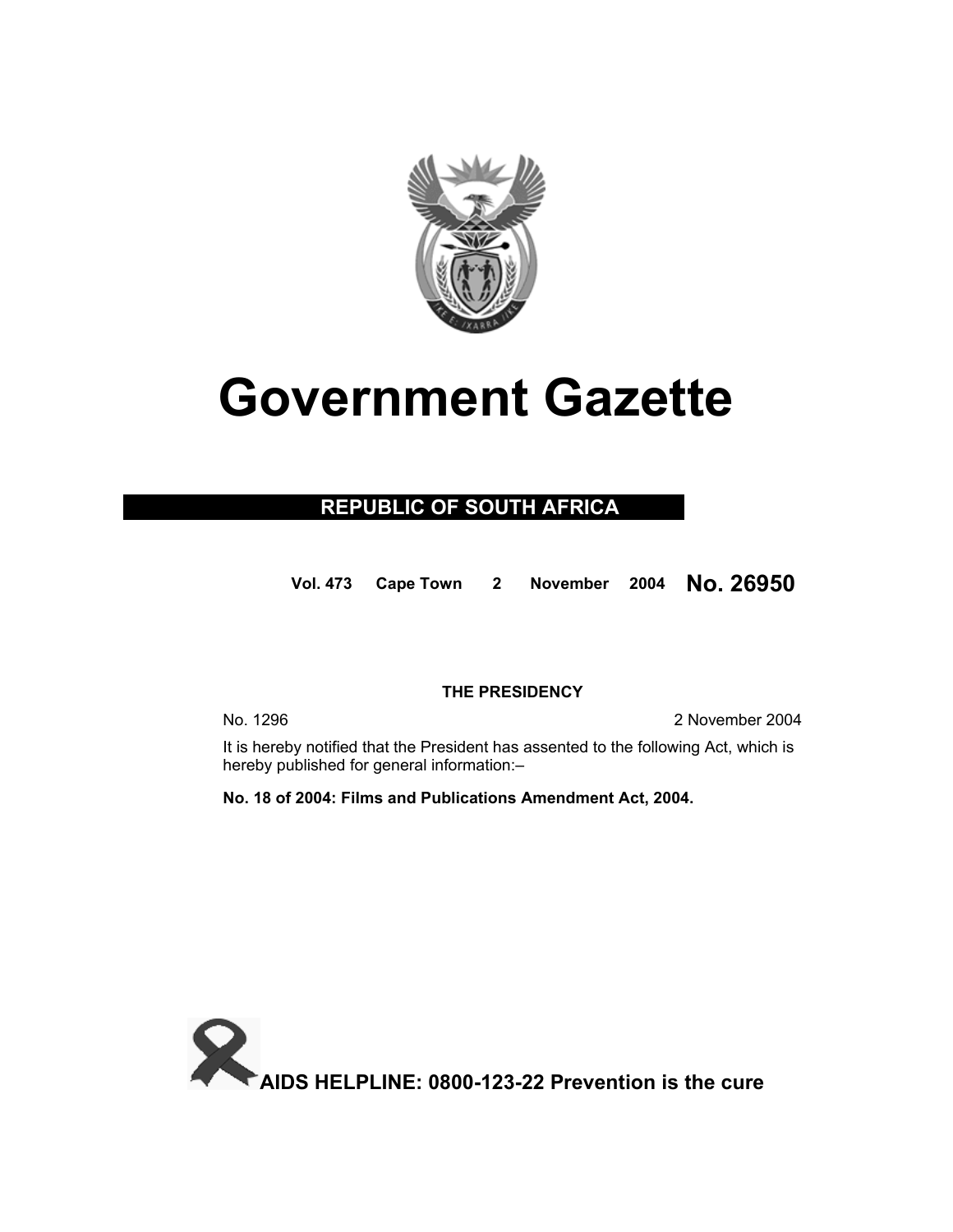| 2<br>No. 26950   | GOVERNMENT GAZETTE, 2 NOVEMBER 2004                                                   |
|------------------|---------------------------------------------------------------------------------------|
| Act No. 18, 2004 | FILMS AND PUBLICATIONS AMENDMENT ACT, 2004                                            |
|                  | <b>GENERAL EXPLANATORY NOTE:</b>                                                      |
|                  | Words in bold type in square brackets indicate omissions from<br>existing enactments. |
|                  | Words underlined with a solid line indicate insertions in<br>existing enactments.     |
|                  |                                                                                       |
|                  |                                                                                       |

*(English text signed by the President.) (Assented to 28 October 2004.)* 

. ..

## **ACT**

**To** amend the Films and Publications Act, **1996, so** as to make further provision for the prohibition of child pornography; to provide anew for the designation of the Chairperson of the Review Board; to make certain textual alterations; to make further provision regarding the classification of films and publications; to provide for the registration of internet service providers; to provide for an obligation to report offences involving child pornography; and to increase penalties for offences involving child pornography; and to provide for matters connected therewith.

**B** E IT ENACTED by the Parliament of the Republic of South Africa, as follows:-

#### Amendment of section **1** of Act **65** of **1996,** as amended by section **1** of Act **34 of 1999**

**1.** Section 1 of the Films and Publications Act, 1996 (hereinafter referred to as the "principal Act") is hereby amended— 5

*(a)* by the substitution for the definition of "child pornography" of the following definition:

> 'child pornography' includes any image, however created, or any description of a person, real or simulated, who is, or who is depicted or described as being, under the age of  $18 \text{ years}$   $\qquad \qquad \qquad$  10

- (i) engaged in sexual conduct;<br>(ii) participating in or assisting
- participating in, or assisting another person to participate in, sexual conduct; or
- (iii) showing or describing the body, or parts of the body, of such a person in a manner or in circumstances which, within context, 15 amounts to sexual exploitation, or in such a manner that it is capable of being used for the purposes of sexual exploitation;";
- *(b)* by the deletion of the definition of "degrade";
- $(c)$  by the substitution for the definition of "distribute" of the following definition: definition: 20

"'distribute', in relation to a film or a publication, without derogating from the ordinary meaning of that word, includes to sell, hire out or offer or keep for sale or hire and, for purposes of sections *25(a), (b)* and *(c),*   $26(1)(a)$  and *(b)* and  $28(1)$  and *(2)*, includes to hand or exhibit a film or a publication to a person under the age of 18 years, and also the failure to take reasonable steps to prevent access thereto by such a person;"; 25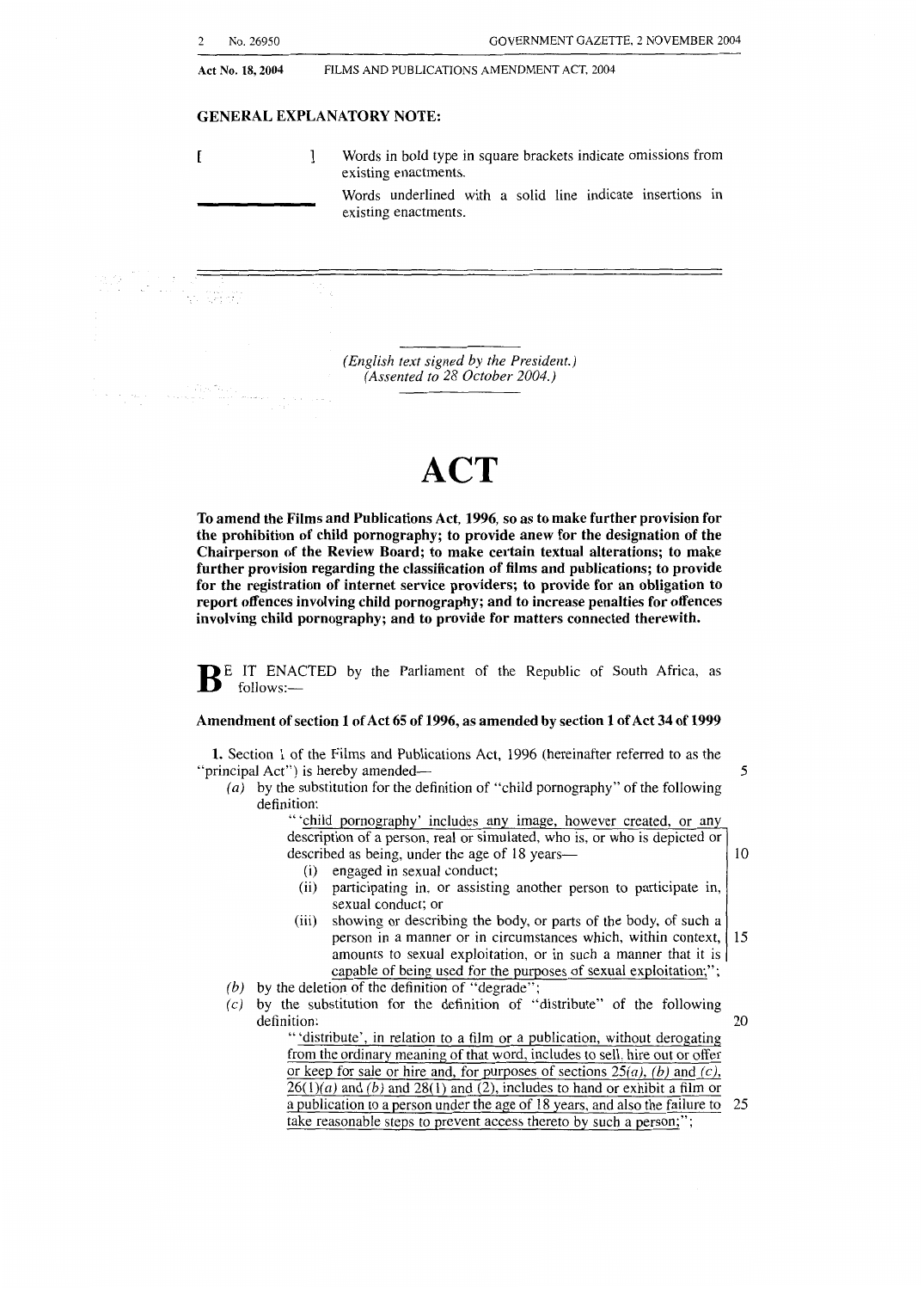*(d)* by the insertion after the definition of "film" of the following definitions: " 'Internet address' means a website, a bulletin board service, an Internet chat-room or newsgroup or any other Internet or shared network protocol address;

'Internet service provider' means any person who carries on the business *5*  of providing access to the Internet by any means;

- *(e)* by the insertion, after the definition of "Minister" of the following definition: "'possession', in relation to a film or publication, without derogating from its ordinary meaning, includes keeping or storing in or on a computer or computer system or computer data storage medium and also having custody, control or supervision on behalf of another person;"; 10
- (f) by the insertion after the definition of "Review Board" of the following definition:
	- 'sexual conduct' includes---
	- (i) male genitals in a state of arousal or stimulation; (ii) the undue display of genitals or of the anal region; (iii) masturbation; (iv) bestiality; (v) sexual intercourse, whether real or simulated, including anal sexual intercourse; (vi) sexual contact involving the direct or indirect fondling or touching of the intimate parts of a body, including the breasts, with or without any object; (vii) the penetration of a vagina or anus with any object; (viii) oral genital contact; or 15 20 **25** 
		- (ix) oral anal contact;".

#### **Amendment of section 4 of Act 65 of 1996**

**2.** Section 4 of the principal Act is hereby amended—

- $''(1)$  The Board shall consist of-*(a)* by the substitution for subsection (1) of the following subsection: 30
	- *(a)* a **[chief executive officer]** chairperson and a deputy chairperson, appointed by the Minister as non-executive members; and
	- (b) the chief executive officer and such number of senior personnel, chief examiners and examiners as the Minister may determine *35*  having regard to the likely volume of applications and complaints which will be submitted to the Board in terms of this Act.";
- *(b)* by the substitution for subsection (2) of the following subsection:
- **"(2) [The chief executive officer shall be the chairperson of the Board]**  In the absence of the chairperson the deputy chairperson shall act as 40 chairperson.";
- *(c)* by the insertion after subsection (2) of the following subsection: **"(2A)** The chairperson or deputy chairperson and such number of the persons contemplated in subsection  $(1)(b)$  as is equal to one half of the total number of such persons shall constitute a quorum of the Board."; and 45
- "(4) Decisions of the Board and the executive committee shall be taken by a majority of votes, and in the case of an equality of votes the chairperson of the **[Board]** meeting shall have a casting vote.". *(d)* by the substitution for subsection (4) of the following subsection:

#### **Amendment of section 5 of Act 65 of 1996** *50*

**3.** Section *5* of the principal Act is hereby amended by the substitution for subsection (2) of the following subsection:

*"(2)* **A** member of the Review Board designated by the **[President]** Minister shall act as chairperson of the Review Board during the chairperson's absence.".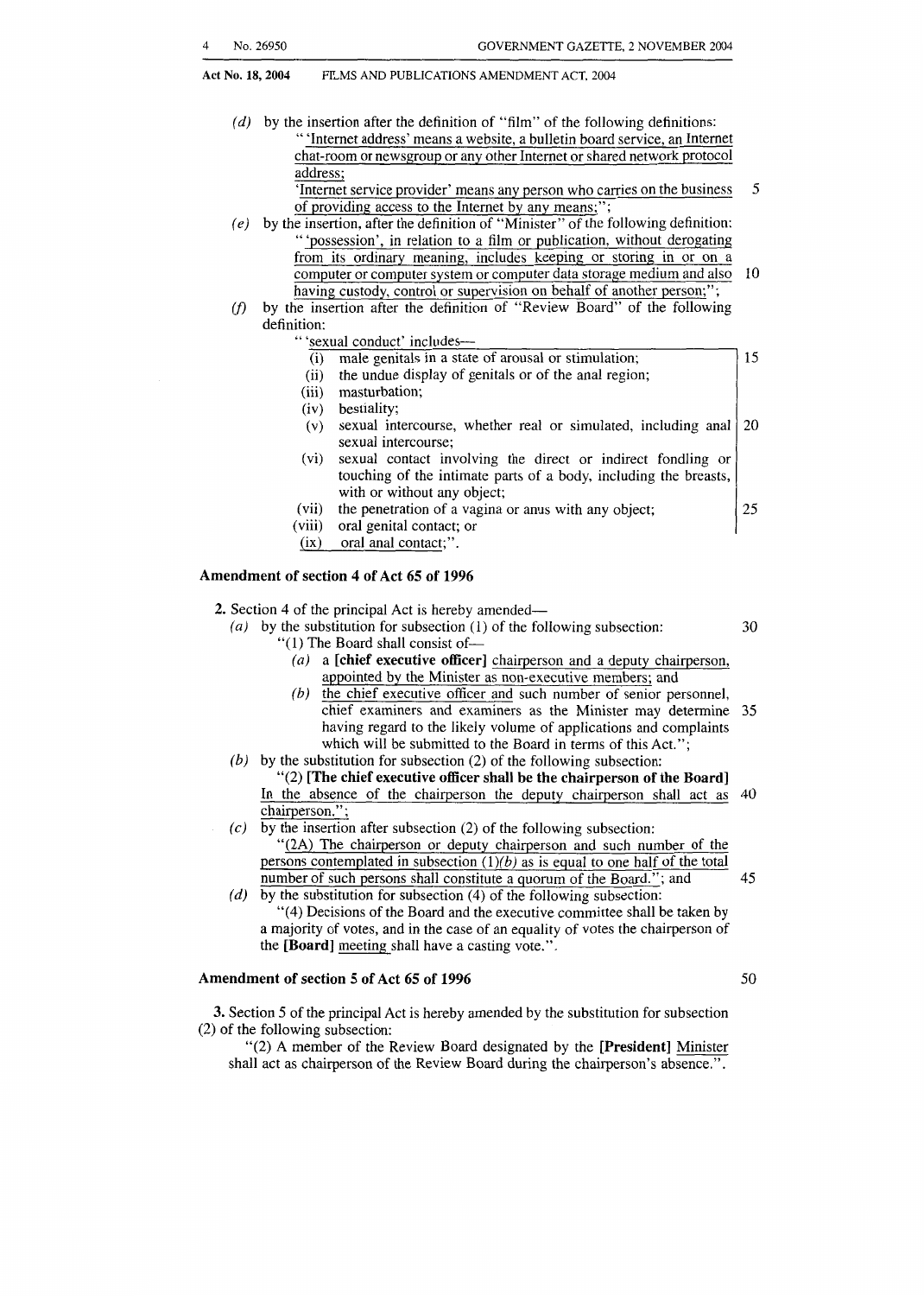#### **Amendment of section 14 of Act 65 of 1996**

**4.** Section 14 of the principal Act is hereby amended by the substitution for subsection (1) of the following subsection:

"( 1) As soon as practicable after the end of each financial year the chairperson of the Board shall, from information supplied to [it] the Board by the chief executive officer and the chairperson of the Review Board, compile a report on all the activities of the Board and Review Board during that financial year, and on the financial position of the Board and Review Board as at the end of that financial year.".

#### **Amendment of section 15 of Act 65 of 1996** 10

*5.* Section 15 of the principal Act is hereby amended by the substitution for paragraph *(a)* of the following paragraph:

*"(a)* shall, whenever it becomes necessary for the performance of the functions **[the exercise of the powers or the carrying out of the duties]** of the Board or the executive committee, convene a meeting of the Board or the executive committee, 15 as the case may be: Provided that a meeting of the Board may only be convened at the request of, or in consultation with, the chairperson of the Board.".

#### **Substitution of section 17 of Act 65 of 1996**

**6.** The following section is hereby substituted for section 17 of the principal Act:

#### **"Classification of publications** 20

5

| 17. (1) A classification committee shall examine a publication referred to                                      |    |  |
|-----------------------------------------------------------------------------------------------------------------|----|--|
| it and shall, with reference to Schedules 1, 2, 3 or 4, read with Schedule 5,                                   |    |  |
| or with reference to Schedule 10—                                                                               |    |  |
| (i)<br>classify the publication as—<br>(a)                                                                      |    |  |
| (aa) XX, if it falls within either Schedule 1 or 10; or                                                         | 25 |  |
| $(bb)$ X18, if it falls within Schedule 2; or                                                                   |    |  |
| where it is necessary to protect children from disturbing or<br>(ii)                                            |    |  |
| harmful materials, determine that the publication only be                                                       |    |  |
| distributed to persons of, or above, a specified age and may                                                    |    |  |
| impose the condition that it only be distributed in a sealed and                                                | 30 |  |
| opaque wrapper which bears a distinct notice of the specified                                                   |    |  |
| age restriction; and                                                                                            |    |  |
| (b) inform the chief executive officer of—                                                                      |    |  |
| its decision;<br>(i)                                                                                            | 35 |  |
| (ii)<br>the reasons therefor;                                                                                   |    |  |
| the classification, if any;<br>(iii)<br>in the case of an XX classification based on Schedule 1, of the<br>(iv) |    |  |
| particular item of Schedule 1 upon which that decision is                                                       |    |  |
| based; and                                                                                                      |    |  |
| in the case of an age restriction, of the conditions imposed.<br>(v)                                            | 40 |  |
| (2) The chief executive officer shall-                                                                          |    |  |
| where a publication submitted in terms of section $16(1)$ has been<br>(a)                                       |    |  |
| classified as X18 or XX in terms of a decision of the Board, cause that                                         |    |  |
| decision to be published in the Gazette;                                                                        |    |  |
| where a publication submitted in terms of section $16(2)$ has been<br>(b)                                       | 45 |  |
| reclassified as X18 or XX or freed from all restrictive conditions,                                             |    |  |
| including an X18 or XX classification, which was published in the                                               |    |  |
| Gazette, cause the latest classification to be published in the Gazette                                         |    |  |
| and, with reference to the previous classification, indicate that it has                                        |    |  |
| been substituted or withdrawn, as the case may be.                                                              | 50 |  |
| (3) Where a particular issue of a periodical publication has been                                               |    |  |
| classified as X18 and subsequent issues are likely to contain material which                                    |    |  |
| would, upon submission, cause such issues to be classified as X18, the chief                                    |    |  |
| executive officer shall, with the consent of the publisher, classify such                                       | 55 |  |
| subsequent issues as X18.                                                                                       |    |  |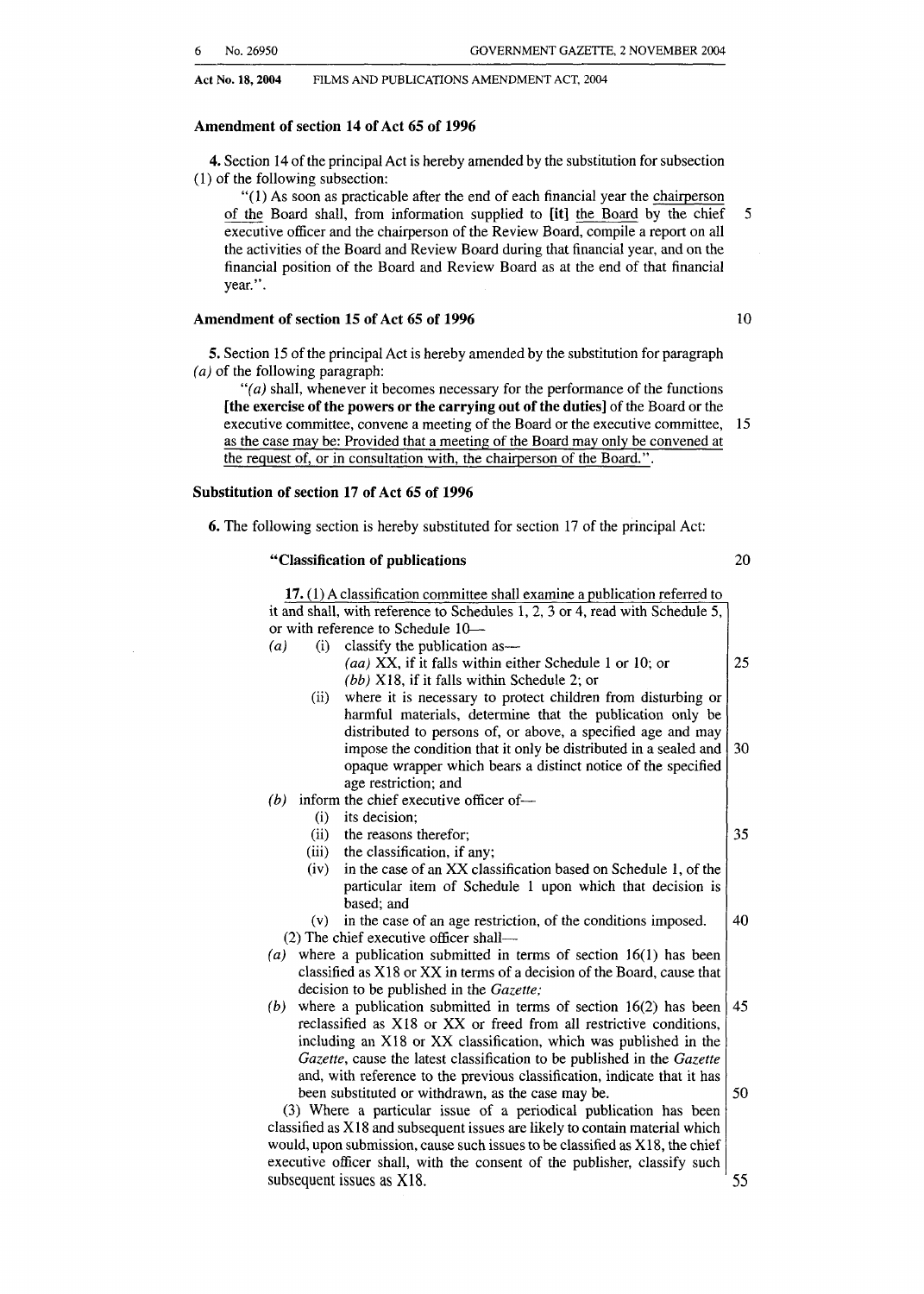(4) Any person who intends to publish, distribute or exhibit in

public any publication containing a visual presentation or description referred to in Schedule 1 or 2, shall submit such publication for classification, in the manner prescribed by regulations made under section 31(2), prior to its distribution or exhibition.". *5* 

#### **Amendment of section 18 of Act 65 of 1996**

**7.** Section 18 of the principal Act is hereby amended-

- *(a)* by the insertion, after subsection (I), of the following subsection:
	- "(1A) Any person who intends to distribute or exhibit any film- 10 *(a)* shall register with the Board as a distributor or exhibitor, or a
		- distributor and exhibitor, of films: and *(b)* shall submit for classification any film which is intended for
		- distribution or exhibition in the Republic and which has not 15 been classified or approved in terms of this Act or in terms of the Publications Act, 1974 (Act No. 42 of 1974),

in the manner prescribed by regulations made in terms of section 31(2)."; and

*(b)* by the substitution in subsection (4) for paragraph *(a)* of the following 20 paragraph:

> *"(a)* The classification committee shall examine a film referred to it in terms of subsection (2) and shall, with reference to Schedules 6,7 and 8,

- read with Schedules 9 and 10, classify that film-
	- (i) as XX, if it falls under Schedule 6 or 10;
	- (ii) as X18, if it falls under Schedule 7;
	- (iii) by imposing any restriction in accordance with Schedule 8;  $(iv)$  as a film which may be distributed or exhibited only after the
	- as a film which may be distributed or exhibited only after the prescribed age restriction and consumer information, where annihicable, have been clearly and conspicuously displayed 30 applicable, have been clearly and conspicuously displayed on all materials advertising that film or, in the case of a home entertainment product, on the cover or packaging of that film; or
	- (v) as a film without any restrictions if suitable for all ages.".

#### **Amendment of section 20 of Act 65 of 1996, as amended by section 6 of Act 34 of** *35*  **1999**

**8.** Section 20 of the principal Act is hereby amended by the deletion, in subsection *(3),*  of the proviso.

#### **Amendment of section 25 of Act 65 of 1996**

**9.** Section *25* of the principal Act is hereby amended by the substitution for paragraph 40  $(c)$  of the following paragraph:

 $\mathcal{C}(c)$  distributes any publication in conflict with any condition imposed on such a publication in terms of section 17;".

#### **Amendment of section 26 of Act 65 of 1996**

*25* 

- **10.** Section 26 of the principal Act is hereby amended—  $(a)$  by the substitution in subsection (1) for paragraph (a) of the following *(a)* by the substitution in subsection **(1)** for paragraph *(a)* of the following paragraph:
	- *"(a)* exhibits in public or distributes any film which has not been classified by the Board [, **or which has been classified as XX in terms of a decision of the Board which has been published in** *SO*  **the** *Gazette]:";*
	- *(6)* by the insertion in subsection **(1)** after paragraph *(a)* of the following paragraph:

" $(aA)$  exhibits in public or distributes or broadcasts any film which has been classified as XX in accordance with Schedule 6 or 10;": *5.5*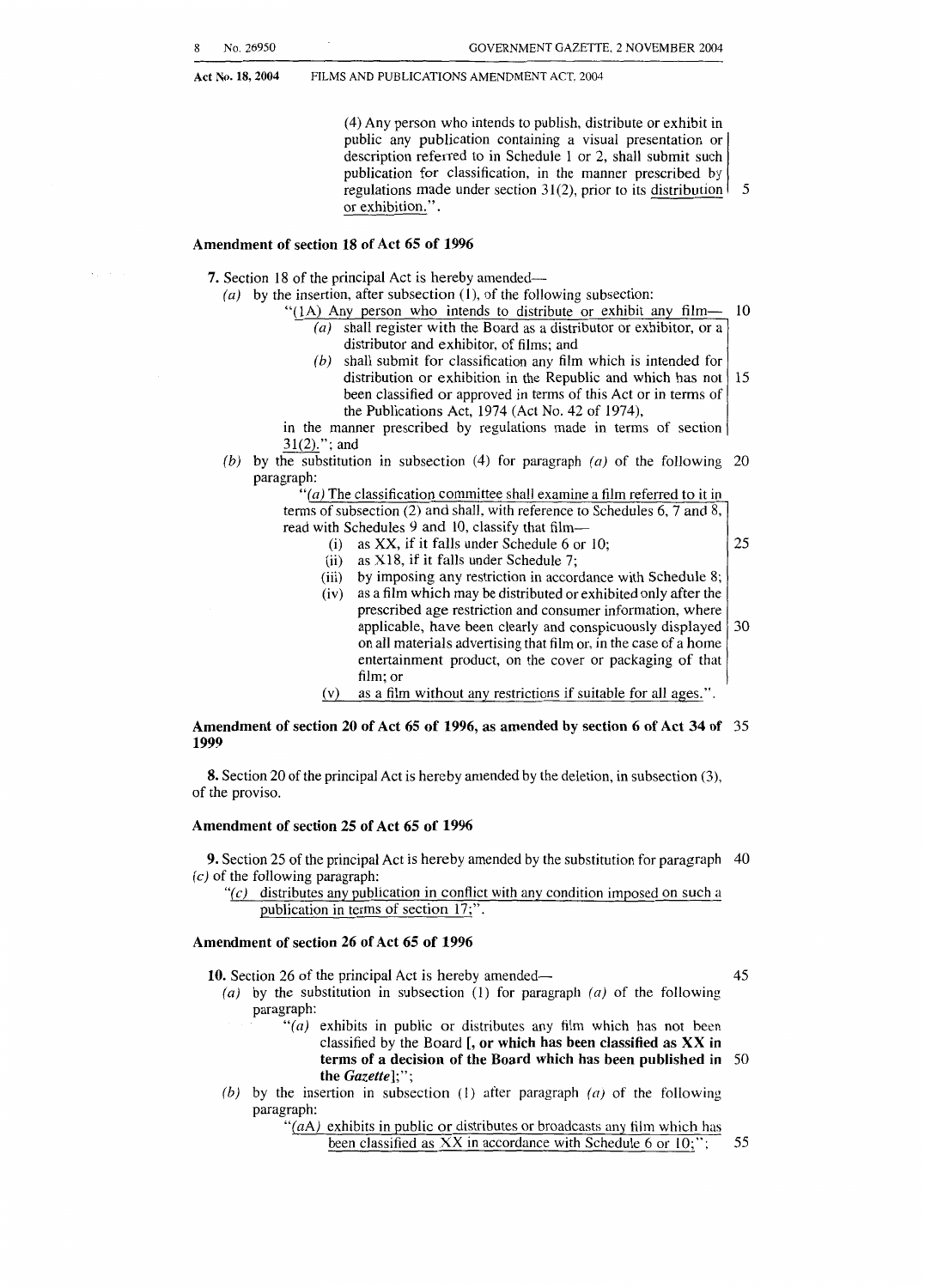5

**Act No. 18,2004** FILMS AND PUBLICATIONS AMENDMENT ACT, **2004** 

- (c) by the substitution in subsection (1) for paragraph *(b)* of the following paragraph:
	- $\hat{b}$  exhibits in public or distributes or broadcasts any film which has been classified **as** X18 contrary to the provisions of section 24;"; and
- *(d)* by the substitution in subsection (1) for paragraph (e) of the following paragraph:
	- $\mathcal{C}(e)$  without the approval of the chief executive officer, exhibits in public during the same screening session, or distributes on the same film, an advertisement or a trailer of a film with a more restrictive classification than the featured film; 10

#### **Amendment of section 27 of Act 65 of 1996, as amended by section 8 of Act 34 of 1999**

11. Section 27 of the Principal Act is hereby amended— *(a)* by the substitution for subsection (1) of the following subsection: "(1) (a) Any person shall be guilty of an offence if he or she-(i) is in possession of; (ii) creates or produces or in any way contributes to, or assists in, the (iii) imports or in any way takes steps to procure, obtain or access; or  $(iv)$  knowingly exports, broadcasts or in any way distributes or causes knowingly exports, broadcasts or in any way distributes or causes a film or publication which contains child pornography or which advocates, advertises or promotes child pornography or the sexual exploitation of children. *(b)* Paragraph *(a)* does not apply to a person who is in possession of a film or publication containing child pornography if such possession is necessary for the performance of any function in terms of this Act."; creation or production of; to be exported, broadcast or distributed, *(b)* by the substitution for subsection (2) of the following subsection: "(2) *(a)* A person shall be guilty of an offence if he or she, having knowledge of the commission of an offence under subsection (1) or having reason to suspect that such an offence has been or is being committed-15 20 *25 30*  (i) fails to report such knowledge or suspicion as soon as possible to (ii) fails to furnish, at the request of an official of the South African 35 *(b)* No prosecution under this subsection shall be instituted without the a police official of the South African Police Service; or Police Service, all particulars of such knowledge or suspicion. written authority of the National Director of Public Prosecutions."; 40 (c) by the substitution for subsection **(3)** of the following subsection: "(3) Any person who has under her or his control any material referred to in Schedule 1, **2, 6** or 7 and who fails to take all reasonable steps to prevent access to such materials by a person under the age of 18 years shall be guilty of an offence."; and *(d)* by the addition of the following subsection: "(4) Subject to Schedule 5 or 9, **as** the case may be, the Board shall refer to the South African Police Service for prosecution any film or publication submitted to it in terms of this Act if it contains child pornography.". **Insertion of section 27A in Act 65 of 1996**  45 *50* 

**12.** The following section is hereby inserted in the principal Act after section 27:

#### **"Registration and other obligations of Internet service providers**

27A. (1) Every Internet service provider shall-

- *(a)* register with the Board in the manner prescribed by regulations made 55 under this Act; and
- *(b)* take all reasonable steps to prevent the use of their services for the hosting or distribution of child pornography.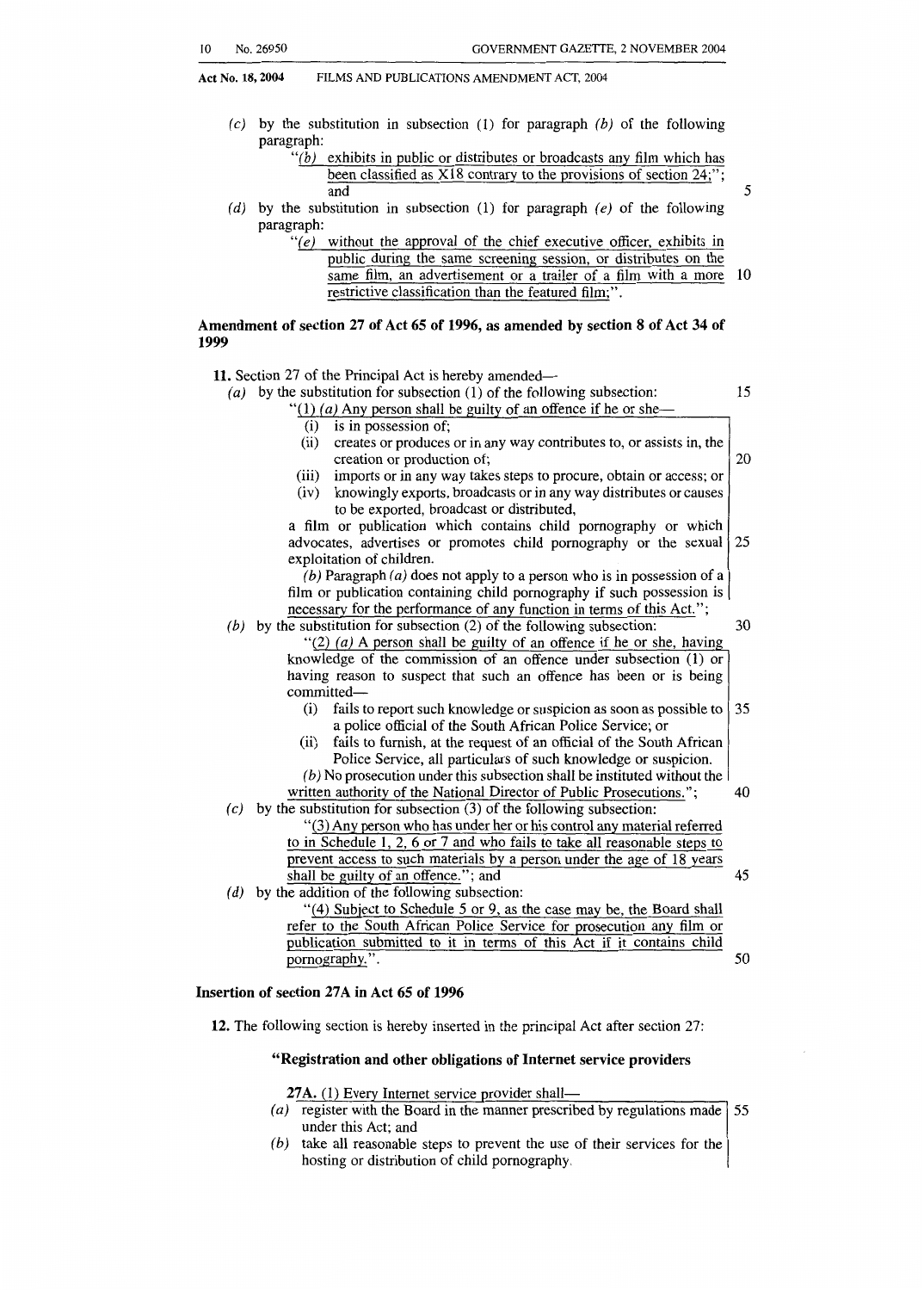(2) If an Internet service provider has knowledge that its services are being used for the hosting or distribution of child pornography, such Internet service provider shall-

- *(a)* take all reasonable steps to prevent access to the child pornography by any person;
- *(b)* report the presence thereof, as well as the particulars of the person maintaining or hosting or distributing or in any manner contributing to such Internet address, to a police official of the South African Police Service; and
- $(c)$  take all reasonable steps to preserve such evidence for purposes of  $10$ investigation and prosecution by the relevant authorities.

**(3)** An Internet service provider shall, upon request by the South African Police Service, furnish the particulars of users who gained or attempted to gain access to an Internet address that contains child pornography.

(4) Any person who fails to comply with the provisions of this section  $\frac{15}{15}$ shall be guilty of an offence.".

#### **Amendment of section 28 of Act 65 of 1996**

**13.** Section 28 of the principal Act is hereby amended by the deletion of subsection **(3).** 

#### **Amendment of section 29 of Act 65 of 1996** 20

**14.** Section 29 of the principal Act is hereby amended by the substitution in subsection (1) for the words preceding paragraph *(a)* of the following words:

Any person who knowingly broadcasts or distributes a publication which, judged within context-".

#### **Amendment of section 30 of Act 65 of 1996** 25

15. Section 30 of the principal Act is hereby amended-*(a)* by the substitution for subsection (1) of the following subsection: "(1) Any person found guilty of a contravention of section  $25(a)$ , *(b)* or *(c),* 26( l)(a), (aA), *(6)* or *If),* 26(4), 27(2) or *(3),* 27A, 28( 1) or (2) or 29 may be sentenced to a fine or to imprisonment for a period not 30 exceeding five years or to both a fine and such imprisonment."; *(b)* by the insertion after subsection (1) of the following subsection: "( **1A)** Any person found guilty of a contravention of section 27(1) may be sentenced to a fine or to imprisonment for a period not exceeding ten years or to both a fine and such imprisonment."; 35  $(c)$  by the substitution for subsection (3) of the following subsection: "(3) Any person found guilty of a contravention of any other section of this Act may be sentenced to a fine or to imprisonment for a period not exceeding six months."; and *(d)* by the addition of the following subsection: 40 "(4) *(a)* If any person who has contravened or failed to comply with section  $26(1)(a)$ ,  $(aA)$ ,  $(b)$ ,  $(c)$ ,  $(d)$ ,  $(2)$  or  $(3)$  or  $27A(1)$  agrees to abide by a decision of the executive committee of the Board and deposits with the Board such sum as the executive committee of the Board may determine but not exceeding the greater of two thousand rand or twice the prescribed classification costs on each such contravention or failure 45 to comply, the executive committee of the Board may, after conducting

> of the amount so deposited.  $\vert 50 \rangle$ *(6)* There shall be a right of appeal to the Minister from any determination or order of the executive committee of the Board under paragraph *(a),* as long as that right is exercised within a period of three months from the date of such determination or order.

an enquiry, determine the matter summarily and may, without legal

proceedings, order forfeiture by way of penalty of the whole or any part

5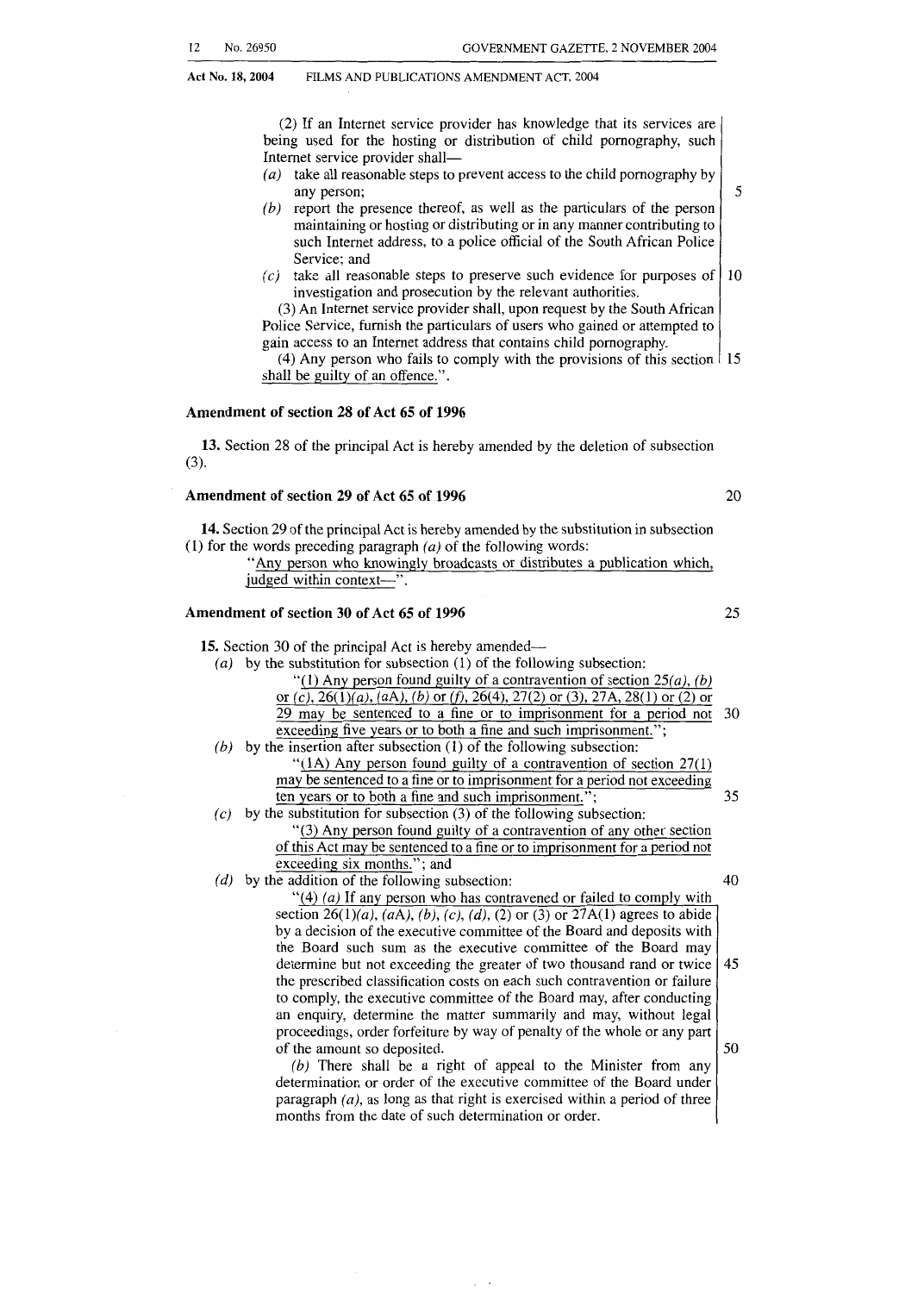(c) The imposition of a penalty under paragraph *(a)* shall not be regarded as a conviction in respect of a criminal offence but no prosecution for that offence shall thereafter be competent.".

#### **Insertion of sections 30A and 30B in Act 65 of 1996**

**16.** The following sections are hereby inserted in the principal Act after section 30: 5

#### **"Extra-territorial jurisdiction**

|     | any act outside the Republic which would have constituted an offence under<br>this Act had it been committed within the Republic, shall be guilty of the<br>offence which would have been so constituted and liable to the penalty |
|-----|------------------------------------------------------------------------------------------------------------------------------------------------------------------------------------------------------------------------------------|
|     | prescribed for such offence in this Act.                                                                                                                                                                                           |
|     | $(b)$ No prosecution under this section shall be instituted without the                                                                                                                                                            |
|     | written consent of a Director of Public Prosecutions.                                                                                                                                                                              |
|     | $(c)$ For the purpose of this section, any court in the Republic and any                                                                                                                                                           |
|     | Director of Public Prosecutions shall have jurisdiction.                                                                                                                                                                           |
|     | Presumptions and proof                                                                                                                                                                                                             |
|     | <b>30B.</b> (1) If in any prosecution in terms of this Act it is proved that—                                                                                                                                                      |
| (a) | any message or communication, including a visual presentation, was                                                                                                                                                                 |
|     | placed on any distributed network, including the Internet, by means of                                                                                                                                                             |
|     | the access provided or granted to a registered subscriber or user, it                                                                                                                                                              |
|     | shall be presumed, in the absence of evidence to the contrary which                                                                                                                                                                |
|     | raises reasonable doubt, that it was so placed by the registered                                                                                                                                                                   |
|     | subscriber or user;                                                                                                                                                                                                                |
| (b) | access was gained or attempted to be gained to child pornography on                                                                                                                                                                |
|     | a distributed network, including the Internet, by means of the access                                                                                                                                                              |
|     | provided or granted to a registered subscriber or user, it shall be                                                                                                                                                                |
|     | presumed, in the absence of evidence to the contrary which raises                                                                                                                                                                  |
|     | reasonable doubt, that such access was gained or attempted to be                                                                                                                                                                   |
|     | gained by the registered subscriber or user.                                                                                                                                                                                       |
|     | (2) If in any prosecution it is necessary to prove that—                                                                                                                                                                           |
| (a) | any application for registration or classification in terms of this Act has<br>or has not been made to the Board; or                                                                                                               |
|     |                                                                                                                                                                                                                                    |
| (b) | any publication or film has or has not been submitted to the Board in<br>terms of this Act; or                                                                                                                                     |
|     | any decision or classification has or has not been made or that any                                                                                                                                                                |
| (c) | restriction or condition has or has not been imposed by the Board in                                                                                                                                                               |
|     | terms of this Act; or                                                                                                                                                                                                              |
|     | a certificate of exemption has or has not been issued, granted,                                                                                                                                                                    |
| (d) | withdrawn, cancelled or suspended by the Board; or                                                                                                                                                                                 |
|     | a decision or classification of the Board has or has not been suspended                                                                                                                                                            |
| (e) | by the Review Board,                                                                                                                                                                                                               |
|     | a certificate, issued under the authority of the executive committee of the                                                                                                                                                        |
|     |                                                                                                                                                                                                                                    |

#### **Amendment of Schedule 1 to Act 65 of 1996** 45

17. Schedule 1 to the principal Act is hereby amended—

- (a) by the deletion of items  $(1)(a)$  and  $(2)$ ;
- (b) by the substitution for item  $(1)(c)$  of the following subitem:  $(c)$  bestiality, incest or rape;".
- (c) by the the substitution for item  $(1)(d)$  of the following subitem:
- *50*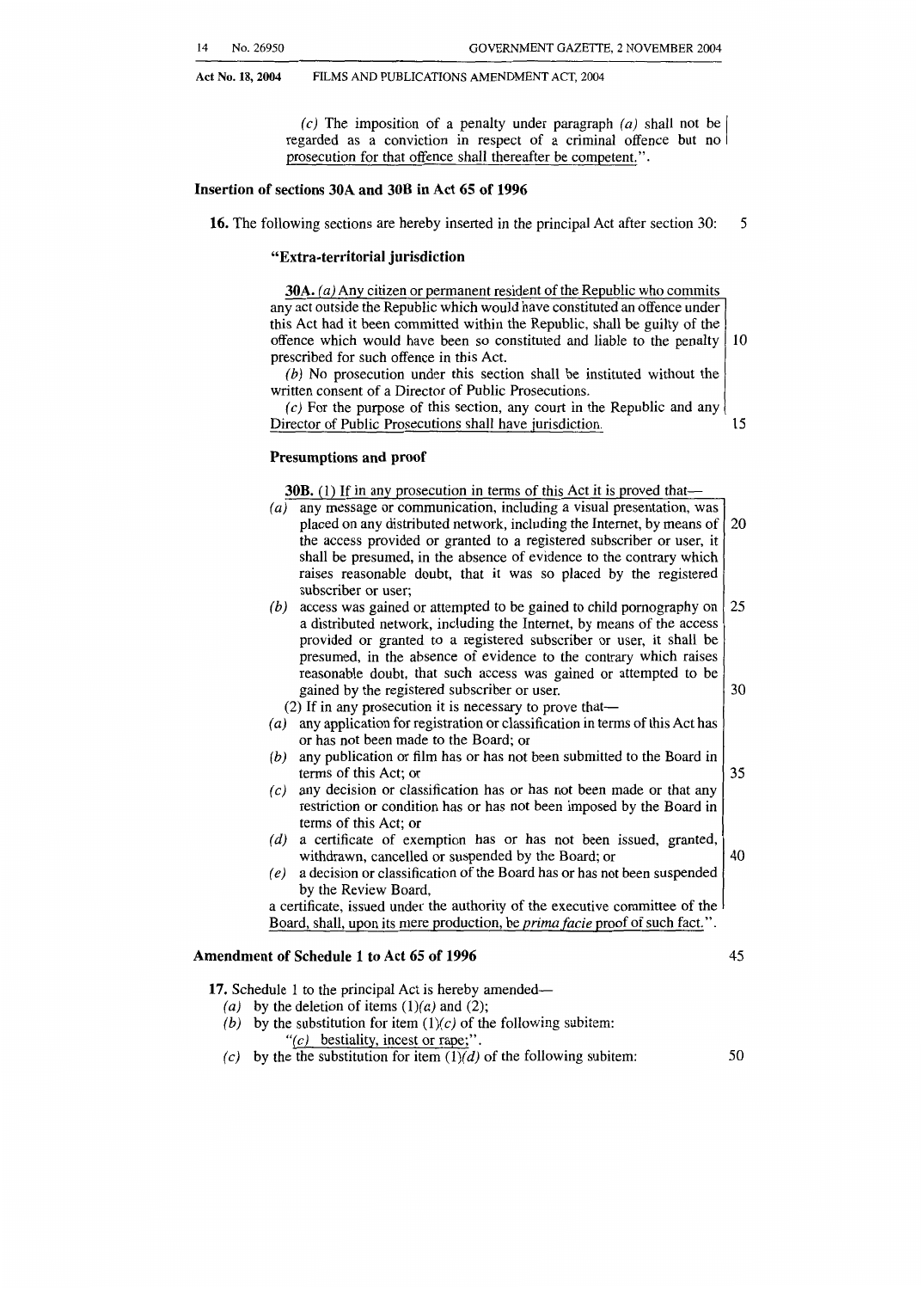*"(d)* explicit sexual conduct which violates or shows disrespect for the right to human dignity of any person or which degrades a person or which constitutes incitement to cause harm; or".

#### **Amendment of Schedule 2 to Act 65 of 1996**

**18.** Schedule 2 to the principal Act is hereby amended by the substitution for item *(2)*  of the following item: *5* 

> $(2)$  it describes predominantly and explicitly any or all of the acts mentioned in Schedule 1 or item (1).

#### **Substitution of Schedule 3 to Act 65 of 1996**

**19.** The following Schedule is hereby substituted for Schedule 3 to the principal Act: 10

#### **"SCHEDULE 3**

#### **AGE RESTRICTIONS FOR PUBLICATIONS**

**A** classification committee or the Review Board may impose any or both of the following conditions on the distribution of a publication if, judged within context, it is necessary to protect children in the relevant age 15 group against harmful or disturbing material in the publication:

- *(a)* That it shall only be distributed to persons older than 18 years of age, or older than a specified younger age, and that the publication shall bear a distinct notice of such restriction;
- (b) that it shall only be distributed in a sealed and, if necessary, opaque  $\vert$  20 wrapper which shall also, if applicable, bear the notice referred to in paragraph *(a).".*

#### **Amendment of Schedule 6 to Act 65 of 1996**

**20.** Schedule 6 to the principal Act is hereby amended-

- *(a)* by the deletion of item (1);
- *(b)* by the substitution for item *(2)* of the following item: *"(2)* bestiality, incest or rape;";
- *(c)* by the substitution for item **(3)** of the following item:
	- "(3) explicit sexual conduct which violates or shows disrespect for the right to human dignity of any person or which degrades a person or 30 which constitutes incitement to cause harm;"; and
- *(d)* by the deletion of item (4).

#### **Substitution of Schedule 10 to Act 65 of 1996**

**21.** The following Schedule is hereby substituted for Schedule 10 to the principal Act:

#### **"SCHEDULE 10** 35

*25* 

#### **PROMOTION OF HATRED**

(1) A film or publication which, judged within context, advocates hatred that is based on race, ethnicity, gender or religion and constitutes incitement to cause harm, shall be classified XX. (2) Item (1) shall not apply to- $\frac{40}{40}$ 

- *(aj* a *bona \$de* scientific, documentary, artistic, dramatic, literary or religious film or publication, or any part thereof which, judged within context, is of such a nature;
- *(b)* a film or publication which amounts to a *bona fide* discussion, argument or opinion on a matter pertaining to religion, belief or  $|45$ conscience; or
- argument or opinion on a matter of public interest.". *(c)* a film or publication which amounts to a *bona jide* discussion,